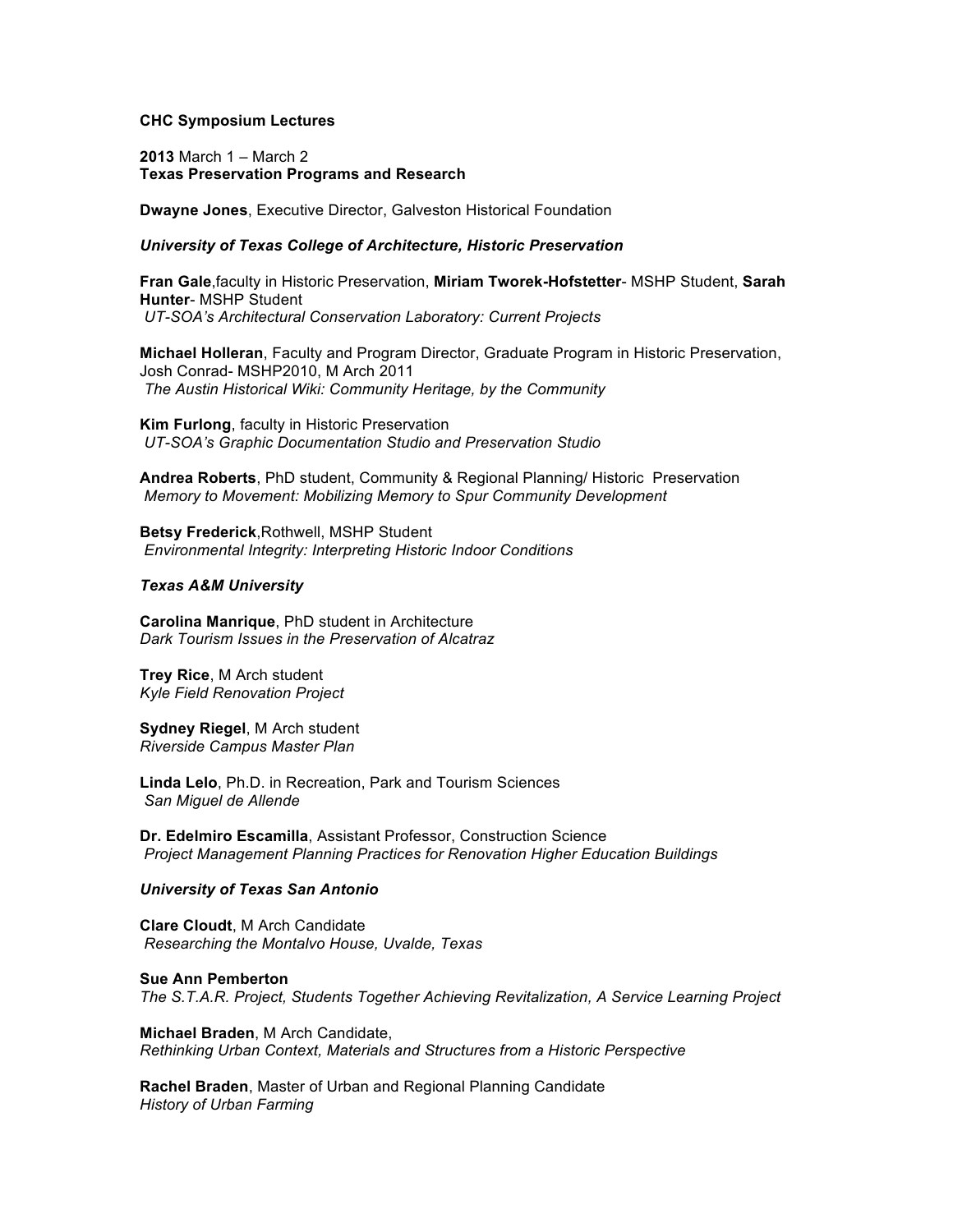## *Texas A&M University at Kingsville*

**Karina Perez**, Research Assistant *Preserving History Using a Lens*

#### *Prairie View A&M University*

**Anna Mod**, Adjunct Professor *Building Modern Houston*

## *Texas Tech University*

**Elizabeth Louden**- PhD, Professor, Director of the Master of Science in Architecture, Specialization in Historic Preservation will introduce the students and projects **Denise Hensley**, MS & M Arch **Spence Lynch**, MS & HP Certificate **Eric James**, MS & M Arch *TXU Power Plant Rehabilitation Project, Fort Worth, TX*

**Luis Velasco**, MS Arch, M Arch *High Cotton: Lubbock Downtown Revitalization Projects at TTU*

**2012** February 24 – February 25 DISASTER

**Robert Z. Melnick**, FASLA, Professor of Landscape Architecture, University of Oregon and Director, John Yeon Center

**Randolph Langenbach**, Conservationtech Consulting

**David Preziosi**, Executive Director, Mississippi Heritage Trust

**Petr Justa**, Director of International Projects/Vice Dean, Gema Art Group, a.s./Faculty of Restoration, University of Pardubice

**Donald Friedman**, PE, President, Old Structures Engineering, PC

**Dwayne Jones**, Executive Director, Galveston Historical Foundation

**2011** February 25 – February 26 Adaptive Reuse: Architecture as Found Object

**K.T. Ravindran**, Professor and Head of Urban Design, School of Planning and Architecture, New Delhi, India

**Ryan Jones**, AIA, Lake Flato Architects, San Antonio, TX

**Aaron Lubeck**, Trinity Design Build, Durham, NC

**Elisabeth Knibbe**, FAIA, LEED AP, Quinn Evans Architects, Ann Arbor, Michigan

**Ron Staley**, Hon AIA, FAPT Senior Vice President, Christman Company, Lansing, MI

**2010** February 26 – February 27 Technology Preserves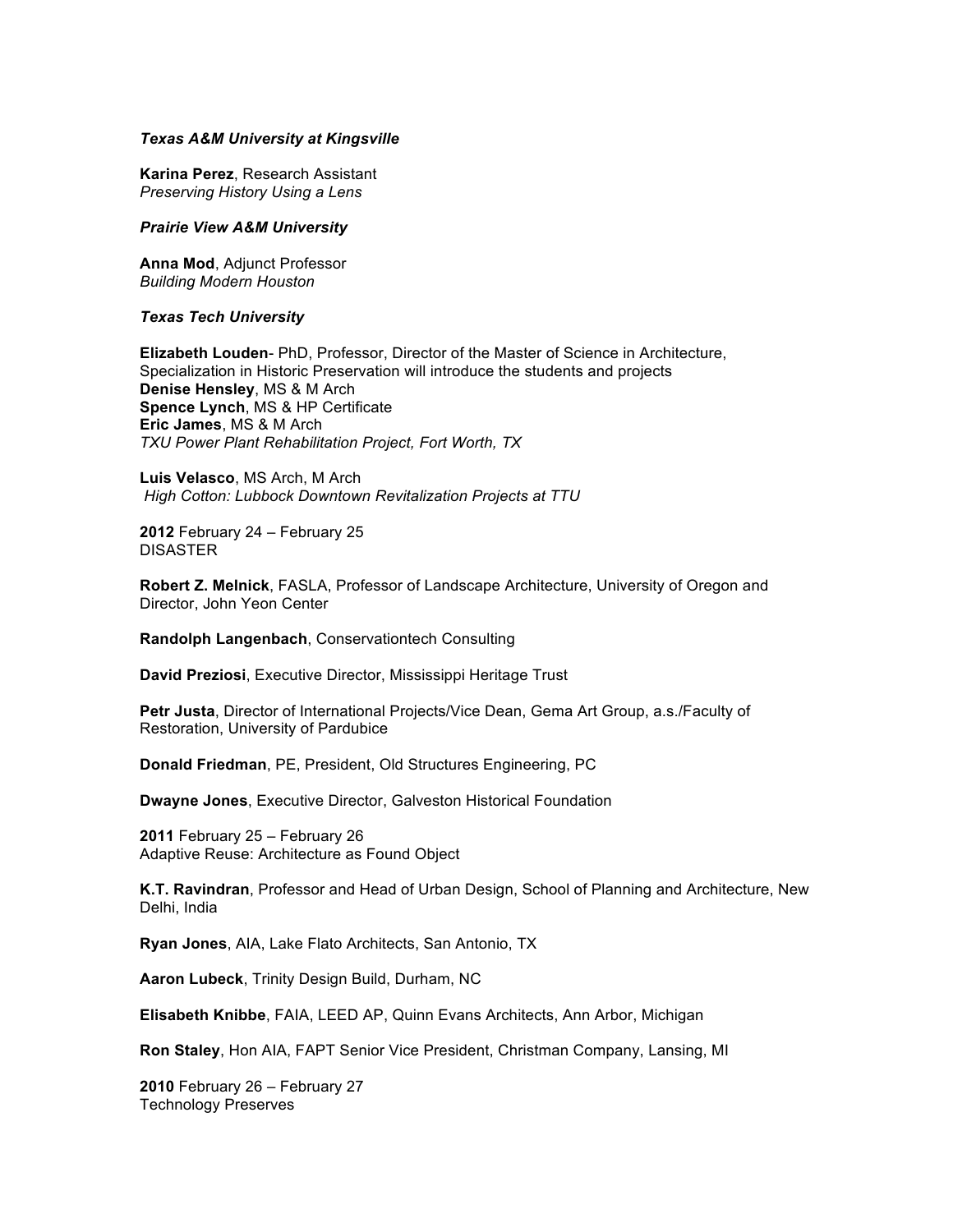**Bernard Frischer**, Professor, Classics Department, University of Virginia, Charlottesville, VA *Rome Reborn: A Case Study in Digital Documentation and Publication*

**Karen Hughes**, Leica, Austin, TX *Connectivity*

**Gonzalo Martinez**, Director, Strategic Research Office of the CTO, Autodesk, San Francisco, CA *Point Cloud Initiatives at Autodesk*

**Robert Warden**, Director Center for Heritage Conservation, Professor, College of Architecture, Texas A&M University *Sensing the Past through Digital Exploration*

**Kevin Williams**, CEO, Co-Founder, Clear Edge 3D, Marshall, VA *Computer Vision Technology Applied to Building Modeling*

**Katherine M. Arrington**, Digital Library Specialist, Prints and Photographs Division, Library of Congress, Washington D.C. *Towards Preserving Digital Collections for Long-Term Access*

**Vivian Paul**, Professor, College of Architecture, Texas A&M University **Mark Everett**, Professor, College of Geosciences, Texas A&M University *GPR at the Abbey of Valmagne*

**2009** February 27 – February 28 Building On Green: Preservation and Sustainability

**Donovan Rypkema**, Principal, PlaceEconomics, Washington D.C. *Historic Preservation: The Core of Sustainable Development*

**Carl Elefante**, FAIA, LEED AP, Principal, Quinn Evans Architects, Washington, D.C. *Renewal + Transformation = Preservation + Sustainable Design*

**Elaine Adams**, AIA, LEED AP, Senior Consultant, Rocky Mountain Institute, Boulder, CO *Sustainability: It's All Just a Little Bit of History… Repeating*

**Ronald Staley**, Hon. AIA, FAPT, Senior Vice President, Christman Company, Lansing, MI *Historic Preservation and LEED: Do the Numbers Represent Reality? A Case Study Comparison*

**Robert A. Young**, PE, LEED AP, Associate Professor, University of Utah *Beyond Green: the Next Steps for Preservation in Stewardship of the Built Environment*

**Gene Hopkins**, FAIA, Principal, Hopkins Burns Design Studio, Ann Arbor, MI *Historic Preservation and Sustainability: The Challenge of Modern Architecture*

**2008** February 29 – March 1 Conserving Modernism

**Robert Silman**, PE, Robert Silman Associates, New York *Modern Technology – Historic Preservation*

**Robert Johnson**, AIA, The CRS Center, Texas A&M University *Caudill Rowlettt and Scott Architecture: Lean and Clean*

**Donna Carter**, AIA Carter Design Associates, Austin, TX